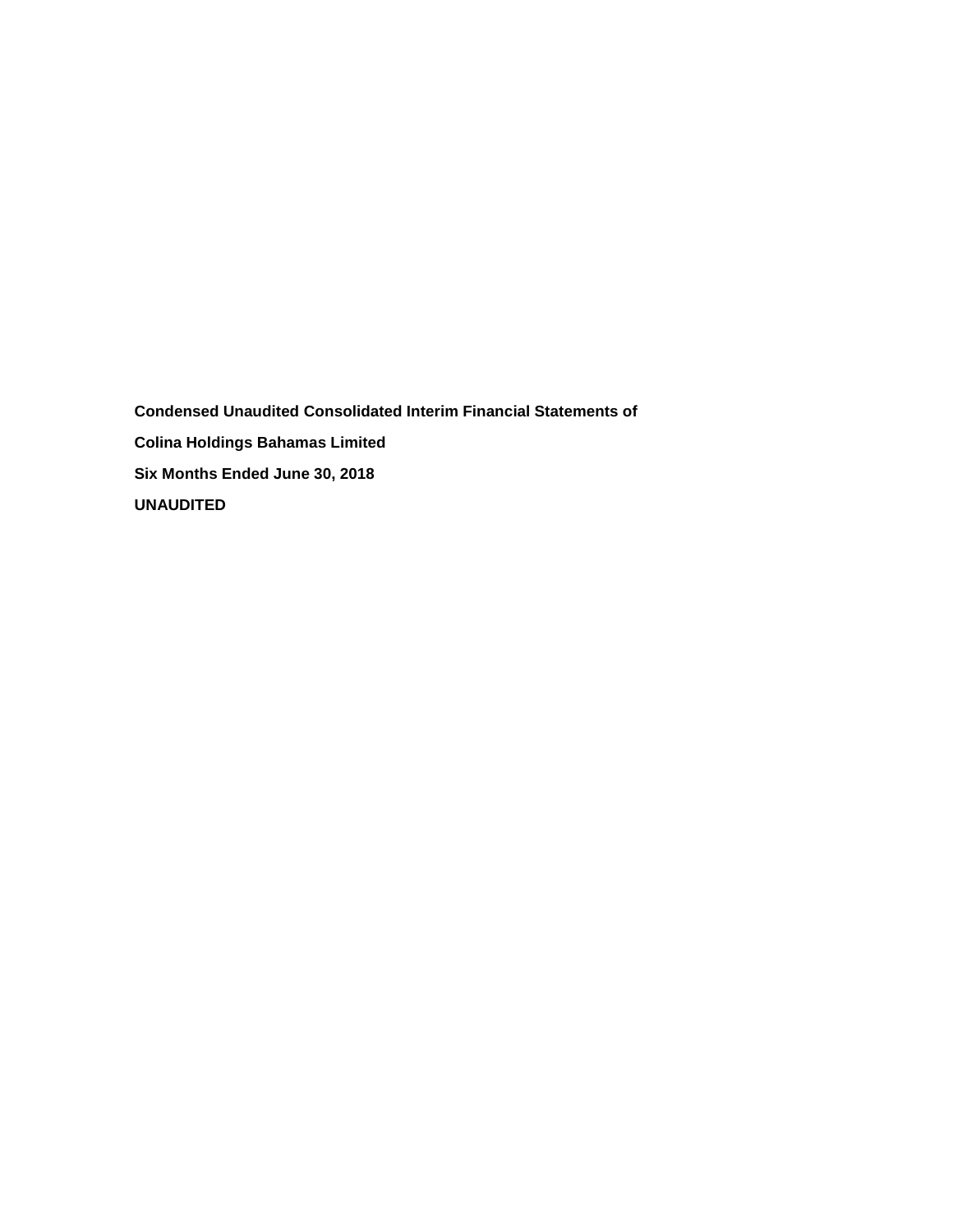## **Message from the Chairman**

#### Dear Shareholders,

For the six months ended June 30, 2018, the Company recorded net income attributable to ordinary shareholders of \$5.3 million or \$0.22 per ordinary share. This compares to \$8.6 million and \$0.35 per ordinary share for the same period in 2017. The Company's results were largely impacted by an increase in claims experience and to a lesser extent, a decrease in net investment income relative to prior year. Such volatility is not unexpected in the life and health insurance business, and the Board of Directors is satisfied that the Company is monitoring its experience and will react appropriately.

Net premium revenues for the six months ended June 30, 2018 totalled \$60.8 million compared to \$58.6 million in the prior year, representing a \$2.2 million or a 3.8% increase over the prior period. Net investment income was impacted by mark to market adjustments and impairment provisions resulting in total net investment income of \$12.6 million for the six months ended June 30, 2018 compared to \$13.9 million for the same prior year period.

Net policyholder benefits for the period totalled \$45.7 million, comprising 75.1% of net premiums written for the first six months of 2018, compared to \$41.8 million (71.2% of net premiums written) in the prior year. Colina continues, however, to ensure that reserves are sufficiently able to support the Company through fluctuations in claims volatility.

Colina's policyholder liabilities stand at \$455.2 million at June 30, 2018 compared to \$449.9 million at December 31, 2017. Supporting these liabilities are invested assets, comprised primarily of high-quality, fixed income securities. Invested assets comprises 84.1% of total assets, and has increased to \$635.5 million at June 30, 2018, compared to \$596.6 million at December 31, 2017.

Colina remains well capitalized and through the quarter ended June 30, 2018 had sufficient excess capital to declare the quarterly preference share dividends due of \$0.6 million, bringing total preference share distributions for the 6 months ended June 30, 2018 to \$1.2 million and ordinary share dividend distributions through June 30, 2018 of \$4.0 million.

The Company continues to look for opportunities to improve stakeholder value and will remain focused on its plans for accomplishing its financial and operating objectives to deliver sustainable earnings over the long-term.

\_\_\_\_\_\_\_\_\_\_\_\_\_\_\_\_\_\_\_\_\_\_\_\_\_\_\_\_

Terence Hilts Chairman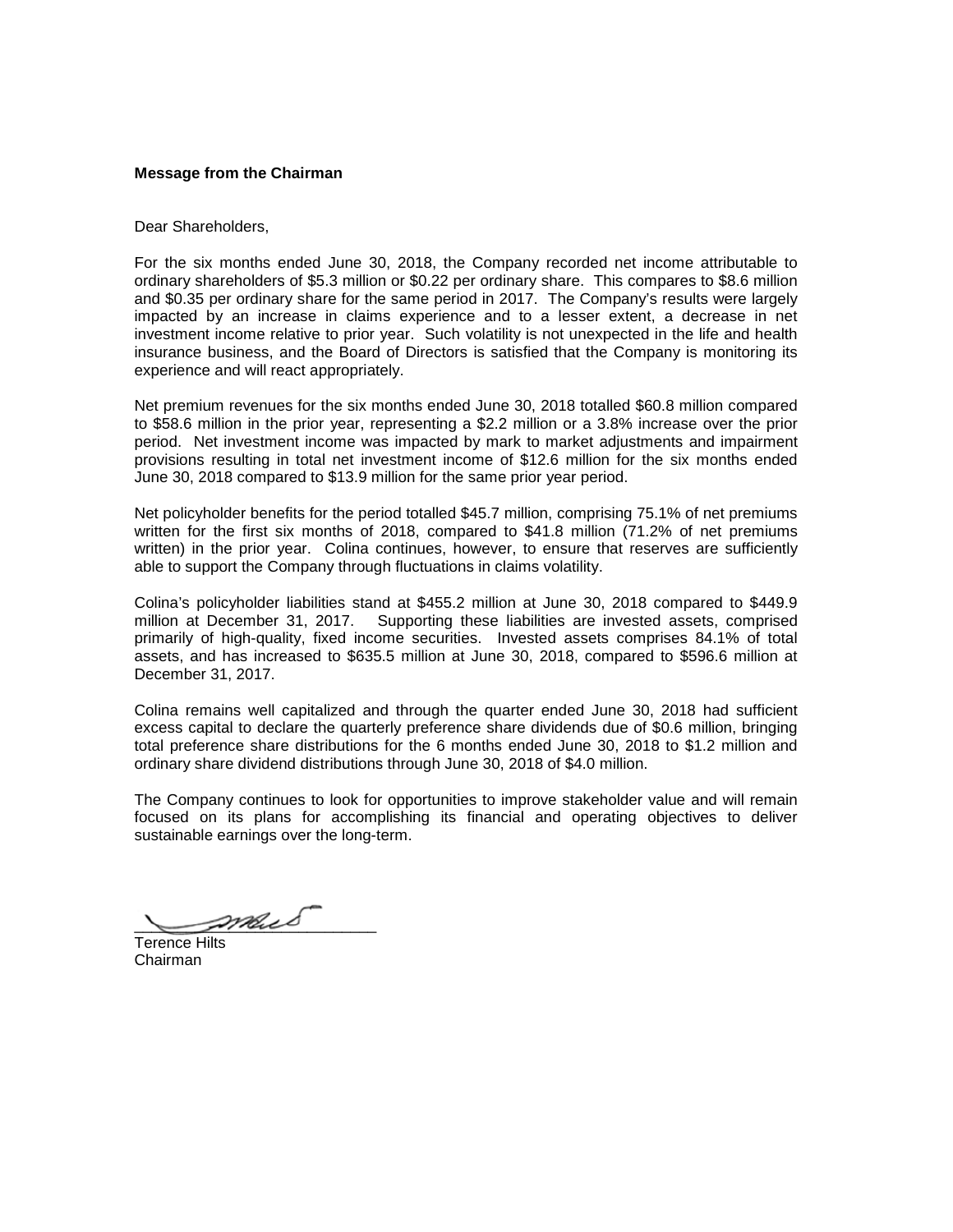## **COLINA HOLDINGS BAHAMAS LIMITED Unaudited Consolidated Interim Statement of Financial Position**

As at June 30, 2018 with comparative figures as at December 31, 2017 (Expressed in Bahamian dollars)

|                                                  | <b>June 30,</b><br>2018 | December 31,<br>2017 |             |  |  |  |
|--------------------------------------------------|-------------------------|----------------------|-------------|--|--|--|
| <b>ASSETS</b>                                    |                         |                      |             |  |  |  |
| Term deposits                                    | \$<br>64,926,558        | \$                   | 52,006,821  |  |  |  |
| Investment securities and other financial assets | 399,637,096             |                      | 370,954,280 |  |  |  |
| Mortgages and commercial loans                   | 30,776,232              |                      | 33,851,653  |  |  |  |
| Policy loans                                     | 69,247,982              |                      | 69,407,663  |  |  |  |
| Investment properties                            | 54,845,002              |                      | 54,845,002  |  |  |  |
| Investment in associates                         | 16,109,342              |                      | 15,545,657  |  |  |  |
| Total invested assets                            | 635,542,212             |                      | 596,611,076 |  |  |  |
| Cash and demand balances                         | 30,140,177              |                      | 50,741,986  |  |  |  |
| Receivables and other assets                     | 56,443,769              |                      | 62,588,326  |  |  |  |
| Property and equipment                           | 17,887,804              |                      | 17,572,151  |  |  |  |
| Goodwill                                         | 13,164,419              |                      | 13,164,419  |  |  |  |
| Other intangible assets                          | 2,576,569               |                      | 2,808,416   |  |  |  |
| <b>Total assets</b>                              | \$<br>755,754,950       | \$                   | 743,486,374 |  |  |  |
| <b>LIABILITIES</b>                               |                         |                      |             |  |  |  |
| Provision for future policy benefits             | \$<br>427,151,396       | \$                   | 421,667,568 |  |  |  |
| Policy dividends on deposit                      | 28,095,350              |                      | 28,196,322  |  |  |  |
| Total policy liabilities                         | 455,246,746             |                      | 449,863,890 |  |  |  |
| Repurchase agreement                             | 21,000,000              |                      | 21,000,000  |  |  |  |
| Other liabilities                                | 86,326,473              |                      | 78,290,479  |  |  |  |
| <b>Total liabilities</b>                         | 562,573,219             |                      | 549,154,369 |  |  |  |
| <b>EQUITY</b>                                    |                         |                      |             |  |  |  |
| Ordinary shares                                  | 24,729,613              |                      | 24,729,613  |  |  |  |
| Share premium                                    | 5,960,299               |                      | 5,960,299   |  |  |  |
| Revaluation reserve                              | 13,065,235              |                      | 15,228,318  |  |  |  |
| Retained earnings                                | 85,108,367              |                      | 83,741,479  |  |  |  |
| Total ordinary shareholders' equity              | 128,863,514             |                      | 129,659,709 |  |  |  |
| Preference shares                                | 42,500,000              |                      | 42,500,000  |  |  |  |
| Total shareholders' equity                       | 171,363,514             |                      | 172,159,709 |  |  |  |
| Non-controlling interests                        | 21,818,217              |                      | 22,172,296  |  |  |  |
| <b>Total equity</b>                              | 193,181,731             |                      | 194,332,005 |  |  |  |
| <b>Total liabilities and equity</b>              | \$<br>755,754,950       | \$                   | 743,486,374 |  |  |  |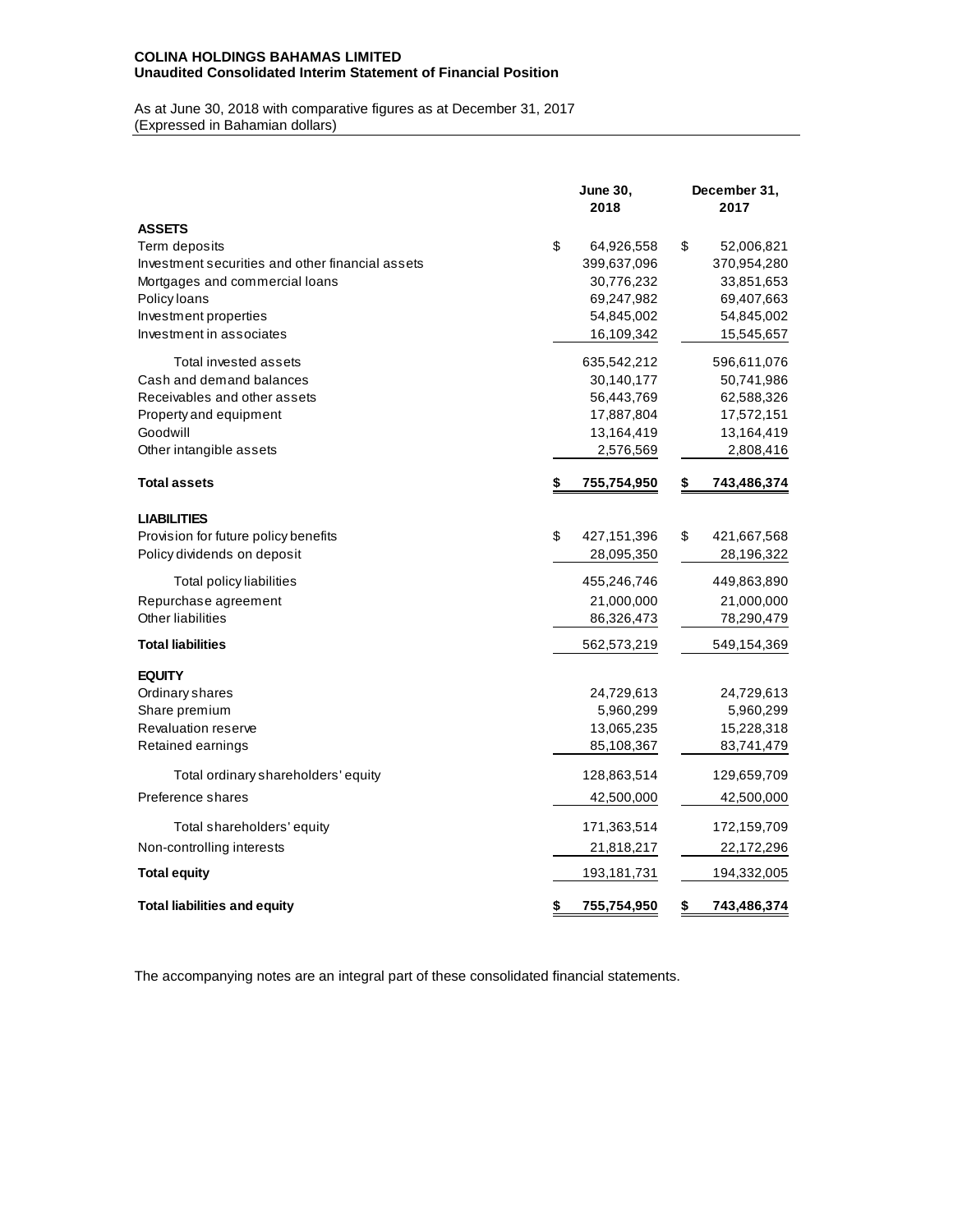#### **COLINA HOLDINGS BAHAMAS LIMITED Unaudited Consolidated Interim Statement of Income**

# For the six months ended June 30, 2018 with comparative figures for the six months ended June 30, 2017

(Expressed in Bahamian dollars)

|                                                 | <b>6 Months Ended</b><br>June 30, 2018 |            | <b>6 Months Ended</b><br>June 30, 2017 |            |  |  |
|-------------------------------------------------|----------------------------------------|------------|----------------------------------------|------------|--|--|
| Revenues:                                       |                                        |            |                                        |            |  |  |
| Premium revenue                                 | \$                                     | 67,493,807 | \$                                     | 64,738,448 |  |  |
| Less: Reinsurance premiums                      |                                        | 6,649,984  |                                        | 6,100,272  |  |  |
| Net premium revenue                             |                                        | 60,843,823 |                                        | 58,638,176 |  |  |
| Net investment income                           |                                        | 12,580,013 |                                        | 13,929,471 |  |  |
| Share of net gain of associates                 |                                        | 563,685    |                                        | 930,418    |  |  |
| Net commission income                           |                                        | 1,972,032  |                                        | 1,722,736  |  |  |
| Investment management and other fees            |                                        | 6,478,530  |                                        | 6,780,827  |  |  |
| Other income                                    |                                        | 1,716,522  |                                        | 2,126,830  |  |  |
| <b>Total revenues</b>                           |                                        | 84,154,605 |                                        | 84,128,458 |  |  |
| <b>Benefits and expenses:</b>                   |                                        |            |                                        |            |  |  |
| Policyholders' benefits                         |                                        | 52,791,639 |                                        | 49,016,236 |  |  |
| Less: Reinsurance recoveries                    |                                        | 7,102,579  |                                        | 7,242,272  |  |  |
| Net policyholders' benefits                     |                                        | 45,689,060 |                                        | 41,773,964 |  |  |
| Changes in provision for future policy benefits |                                        | 5,483,828  |                                        | 5,062,550  |  |  |
| General and administrative expenses             |                                        | 18,578,909 |                                        | 19,276,211 |  |  |
| Commissions                                     |                                        | 4,460,738  |                                        | 4,675,511  |  |  |
| Premium and other tax expense                   |                                        | 1,843,414  |                                        | 1,773,971  |  |  |
| Finance costs                                   |                                        | 571,819    |                                        | 556,997    |  |  |
| Other expenses                                  |                                        | 661,980    |                                        | 572,939    |  |  |
| Total benefits and expenses                     |                                        | 77,289,748 |                                        | 73,692,143 |  |  |
| Net income for the period:                      | \$                                     | 6,864,857  | \$                                     | 10,436,315 |  |  |
| Net income attributable to:                     |                                        |            |                                        |            |  |  |
| Equity shareholders of the Company              | \$                                     | 6,545,502  | \$                                     | 9,810,544  |  |  |
| Non-controlling interests                       |                                        | 319,355    |                                        | 625,771    |  |  |
| Net income for the period                       | \$                                     | 6,864,857  | \$                                     | 10,436,315 |  |  |
| Basic earnings per ordinary share (Note 4)      | \$                                     | 0.22       | \$                                     | 0.35       |  |  |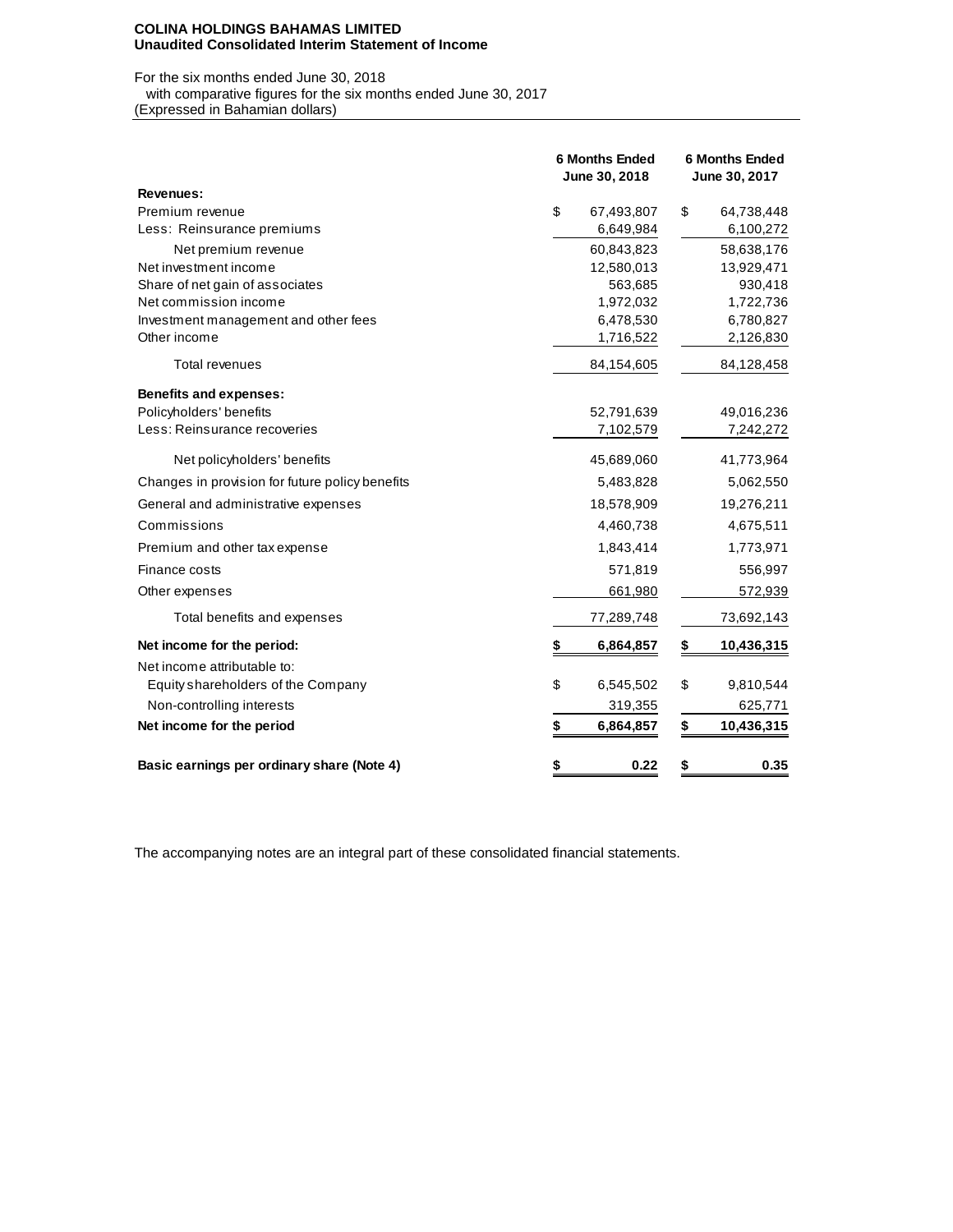## **COLINA HOLDINGS BAHAMAS LIMITED Unaudited Consolidated Interim Statement of Comprehensive Income**

For the six months ended June 30, 2018

with comparative figures for the six months ended June 30, 2017

(Expressed in Bahamian dollars)

|                                               | <b>6 Months Ended</b><br>June 30, 2018 |             |    | <b>6 Months Ended</b><br>June 30, 2017 |  |  |  |
|-----------------------------------------------|----------------------------------------|-------------|----|----------------------------------------|--|--|--|
| Net income for the period                     | \$                                     | 6,864,857   | \$ | 10,436,315                             |  |  |  |
| Other comprehensive gains/(losses):           |                                        |             |    |                                        |  |  |  |
| Change in available-for-sale financial assets |                                        | (2,253,779) |    | (113,698)                              |  |  |  |
| Total comprehensive income for the period     |                                        | 4,611,078   |    | 10,322,617                             |  |  |  |
| Attributable to:                              |                                        |             |    |                                        |  |  |  |
| Equity shareholders of the Company            | \$                                     | 4.291.723   | \$ | 9,696,846                              |  |  |  |
| Non-controlling interests                     |                                        | 319,355     |    | 625,771                                |  |  |  |
| Total comprehensive income for the period     |                                        | 4,611,078   |    | 10,322,617                             |  |  |  |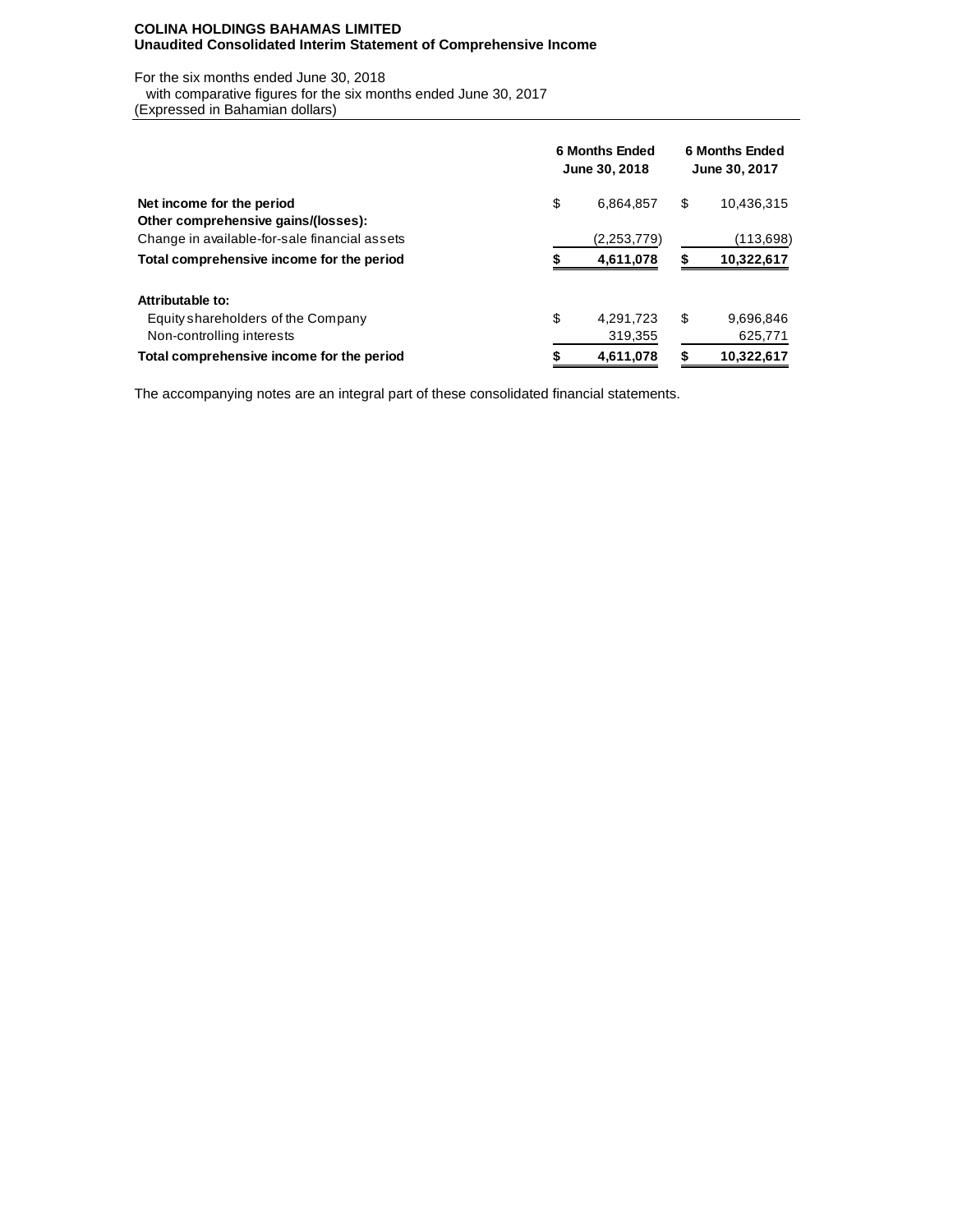#### **COLINA HOLDINGS BAHAMAS LIMITED Unaudited Consolidated Interim Statement of Income**

For the three months ended June 30, 2018

with comparative figures for the three months ended June 30, 2017

(Expressed in Bahamian dollars)

|                                                 | <b>3 Months Ended</b><br>June 30, 2018 |              | <b>3 Months Ended</b><br>June 30, 2017 |            |  |  |
|-------------------------------------------------|----------------------------------------|--------------|----------------------------------------|------------|--|--|
| Revenues:                                       |                                        |              |                                        |            |  |  |
| Premium revenue                                 | \$                                     | 32,750,795   | \$                                     | 32,208,289 |  |  |
| Less: Reinsurance premiums                      |                                        | 3,527,735    |                                        | 3,005,640  |  |  |
| Net premium revenue                             |                                        | 29,223,060   |                                        | 29,202,649 |  |  |
| Net investment income                           |                                        | 4,901,601    |                                        | 8,509,581  |  |  |
| Share of net gain of associates                 |                                        | 174,355      |                                        | 606,410    |  |  |
| Net commission income                           |                                        | 1,090,093    |                                        | 987,560    |  |  |
| Investment management and other fees            |                                        | 3,336,979    |                                        | 3,798,028  |  |  |
| Other income                                    |                                        | 771,305      |                                        | 850,091    |  |  |
| <b>Total revenues</b>                           |                                        | 39,497,393   |                                        | 43,954,319 |  |  |
| <b>Benefits and expenses:</b>                   |                                        |              |                                        |            |  |  |
| Policyholders' benefits                         |                                        | 24,678,656   |                                        | 25,279,681 |  |  |
| Less: Reinsurance recoveries                    |                                        | 2,984,110    |                                        | 3,711,639  |  |  |
| Net policyholders' benefits                     |                                        | 21,694,546   |                                        | 21,568,042 |  |  |
| Changes in provision for future policy benefits |                                        | 2,974,698    |                                        | 4,286,784  |  |  |
| General and administrative expenses             |                                        | 9,035,428    |                                        | 10,048,889 |  |  |
| Commissions                                     |                                        | 2,258,617    |                                        | 2,381,615  |  |  |
| Premium and other tax expense                   |                                        | 532,222      |                                        | 229,972    |  |  |
| Finance costs                                   |                                        | 315,552      |                                        | 269,984    |  |  |
| Other expenses                                  |                                        | 376,677      |                                        | 314,280    |  |  |
| Total benefits and expenses                     |                                        | 37, 187, 740 |                                        | 39,099,566 |  |  |
| Net income for the period:                      | \$                                     | 2,309,653    | \$                                     | 4,854,753  |  |  |
| Net income attributable to:                     |                                        |              |                                        |            |  |  |
| Equity shareholders of the Company              | \$                                     | 2,297,841    | \$                                     | 4,572,539  |  |  |
| Non-controlling interests                       |                                        | 11,812       |                                        | 282,214    |  |  |
| Net income for the period                       | \$                                     | 2,309,653    | \$                                     | 4,854,753  |  |  |
| Basic earnings per share (Note 4)               | \$                                     | 0.07         | \$                                     | 0.15       |  |  |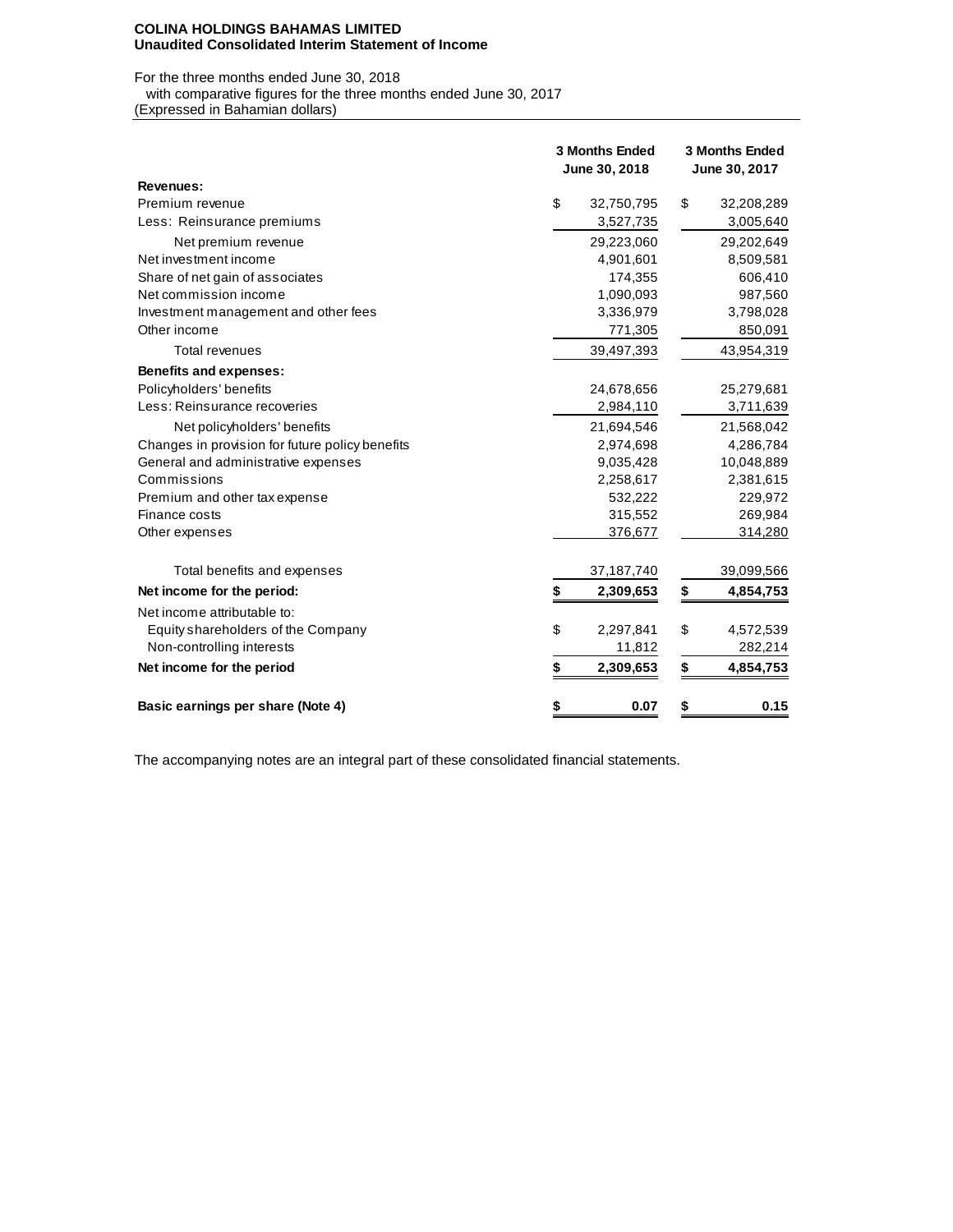## **COLINA HOLDINGS BAHAMAS LIMITED Unaudited Consolidated Interim Statement of Comprehensive Income**

For the three months ended June 30, 2018

with comparative figures for the three months ended June 30, 2017

(Expressed in Bahamian dollars)

|                                               | 3 Months Ended<br>June 30, 2018 | <b>3 Months Ended</b><br>June 30, 2017 |    |           |  |
|-----------------------------------------------|---------------------------------|----------------------------------------|----|-----------|--|
| Net income for the period                     | \$                              | 2,309,653                              | \$ | 4,854,753 |  |
| Other comprehensive gains/(losses):           |                                 |                                        |    |           |  |
| Change in available-for-sale financial assets |                                 | (1,670,334)                            |    | 55,220    |  |
| Total comprehensive income for the period     |                                 | 639,319                                |    | 4,909,973 |  |
| Attributable to:                              |                                 |                                        |    |           |  |
| Equity shareholders of the Company            | \$                              | 627.507                                | S  | 4,627,759 |  |
| Non-controlling interests                     |                                 | 11,812                                 |    | 282,214   |  |
| Total comprehensive income for the period     |                                 | 639,319                                |    | 4,909,973 |  |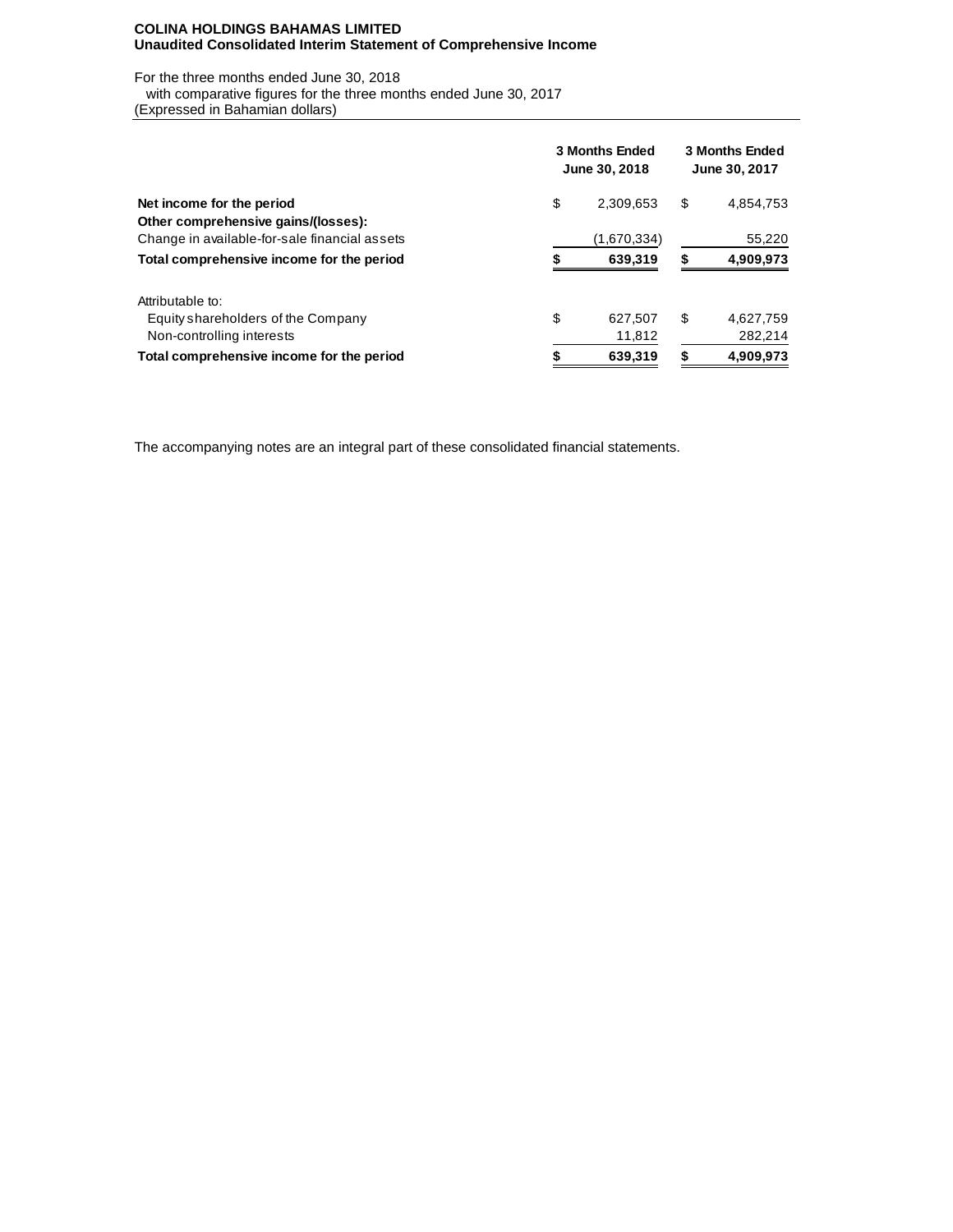## **COLINA HOLDINGS BAHAMAS LIMITED Unaudited Consolidated Statement of Changes in Equity**

## For the six months ended June 30, 2018

 with comparative figures for the six months ended June 30, 2017 (Expressed in Bahamian dollars)

|                                                                                           | Ordinary<br><b>Share</b><br>Capital |    | <b>Treasurv</b><br><b>Shares</b> |     | <b>Share</b><br>Premium | <b>Revaluation</b><br>Reserve |    | Preference<br><b>Share</b><br>Capital |      | <b>Retained</b><br><b>Earnings</b> | Non-controlling<br><b>Interests</b> |      | <b>Total</b><br>Equity     |
|-------------------------------------------------------------------------------------------|-------------------------------------|----|----------------------------------|-----|-------------------------|-------------------------------|----|---------------------------------------|------|------------------------------------|-------------------------------------|------|----------------------------|
| Balance, January 1, 2017<br>Net loss on remeasurement of<br>available-for-sale securities | 24,729,613 \$                       |    | (50, 549)                        | -\$ | 5,960,299 \$            | 12,492,293                    | -S | 42,500,000                            | - \$ | 75,020,518 \$                      | 20,720,109                          | - \$ | 181,372,283                |
| to fair value                                                                             |                                     |    |                                  |     |                         | (113, 698)                    |    |                                       |      |                                    |                                     |      | (113, 698)                 |
| Net income for the period                                                                 |                                     |    |                                  |     |                         |                               |    |                                       |      | 9,810,544                          | 625,771                             |      | 10,436,315                 |
| Changes in non-controlling interests                                                      |                                     |    |                                  |     |                         |                               |    |                                       |      |                                    | (229, 375)                          |      | (229, 375)                 |
| Ordinary share dividend<br>Preference share dividends                                     |                                     |    |                                  |     |                         |                               |    |                                       |      | (3,956,738)<br>(1,223,055)         |                                     |      | (3,956,738)<br>(1,223,055) |
| Balance, June 30, 2017                                                                    | 24,729,613                          | S. | (50, 549)                        | - 5 | 5,960,299               | 12,378,595                    |    | 42,500,000                            |      | 79,651,269                         | 21,116,505                          |      | 186,285,732                |
| Balance, January 1, 2018<br>Net loss on remeasurement of                                  | \$<br>24,729,613 \$                 |    |                                  |     | 5,960,299 \$            | 15,228,318                    | \$ | 42,500,000                            | -S   | 83,741,479 \$                      | 22,172,296                          | -\$  | 194,332,005                |
| available-for-sale securities<br>to fair value                                            |                                     |    |                                  |     |                         | (2,253,779)                   |    |                                       |      |                                    |                                     |      | (2,253,779)                |
| Realized gains on available-for-sale securities                                           |                                     |    |                                  |     |                         | 90,696                        |    |                                       |      |                                    |                                     |      | 90,696                     |
| Net income for the period                                                                 |                                     |    |                                  |     |                         |                               |    |                                       |      | 6,545,502                          | 319,355                             |      | 6,864,857                  |
| Changes in non-controlling interests                                                      |                                     |    |                                  |     |                         |                               |    |                                       |      |                                    | (673, 434)                          |      | (673, 434)                 |
| Ordinary share dividend                                                                   |                                     |    |                                  |     |                         |                               |    |                                       |      | (3,956,738)                        |                                     |      | (3,956,738)                |
| Preference share dividends                                                                |                                     |    |                                  |     |                         |                               |    |                                       |      | (1,221,876)                        |                                     |      | (1,221,876)                |
| Balance, June 30, 2018                                                                    | 24,729,613                          | S  |                                  |     | 5,960,299               | 13,065,235                    |    | 42,500,000                            |      | 85,108,367                         | 21,818,217                          |      | 193,181,731                |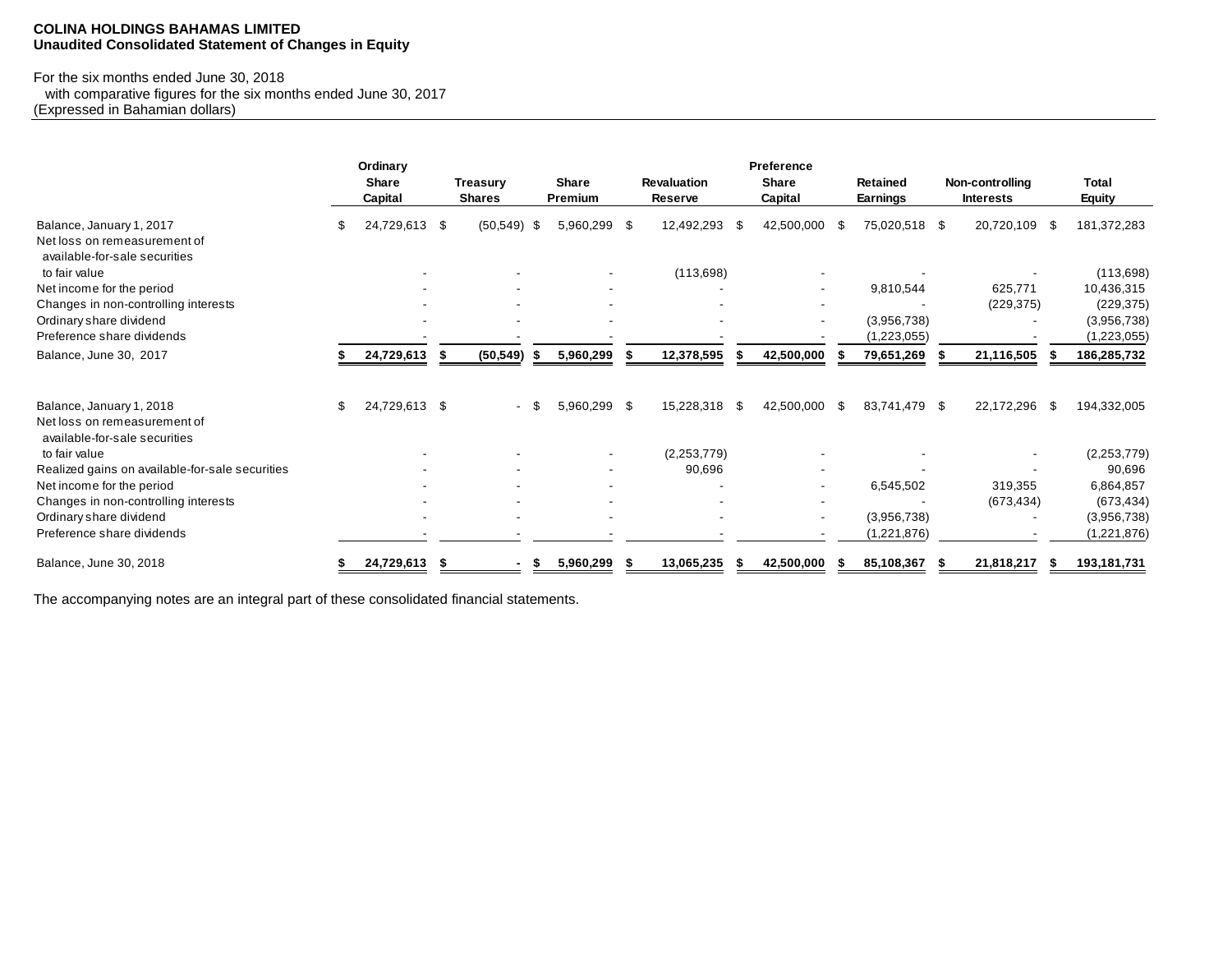#### **COLINA HOLDINGS BAHAMAS LIMITED Unaudited Consolidated Statement of Cash Flows**

#### For the six months ended June 30, 2018

with comparative figures for the six months ended June 30, 2017

(Expressed in Bahamian dollars)

|                                                      | <b>6 Months Ended</b><br>June 30, 2018 | <b>6 Months Ended</b><br>June 30, 2017 |                |  |  |
|------------------------------------------------------|----------------------------------------|----------------------------------------|----------------|--|--|
| Cash flows from operating activities:                |                                        |                                        |                |  |  |
| Net income                                           | \$<br>6,864,857                        | \$                                     | 10,436,315     |  |  |
| Adjustments to reconcile net income to net cash      |                                        |                                        |                |  |  |
| used in operating activities:                        |                                        |                                        |                |  |  |
| Change in unrealized loss on fair value              |                                        |                                        |                |  |  |
| through income securities                            | 3,403,955                              |                                        | 1,886,009      |  |  |
| Increase in provision for future policy benefits     | 5,483,828                              |                                        | 5,062,550      |  |  |
| Changes in loss provisions for loans and receivables | 827,411                                |                                        | 895,234        |  |  |
| Depreciation and amortization charges                | 264,926                                |                                        | 786,843        |  |  |
| Net realized loss on fair value through              |                                        |                                        |                |  |  |
| income securities                                    | 34,614                                 |                                        |                |  |  |
| Net realized gains on sale of available-for-sale     |                                        |                                        |                |  |  |
| securities                                           |                                        |                                        | (91,616)       |  |  |
| Interest income                                      | (16, 205, 287)                         |                                        | (16, 444, 307) |  |  |
| Dividend income                                      | (1,086,400)                            |                                        | (1,081,341)    |  |  |
| Operating cash flows before changes in operating     |                                        |                                        |                |  |  |
| assets and liabilities                               | (412,096)                              |                                        | 1,449,687      |  |  |
| Changes in operating assets and liabilities:         |                                        |                                        |                |  |  |
| Decrease/(increase) in other assets                  | 3,794,819                              |                                        | (12, 395, 705) |  |  |
| Increase in other liabilities                        | 4,225,906                              |                                        | 4,112,663      |  |  |
| Net cash provided by/(used in) operating activities  | 7,608,629                              |                                        | (6,833,355)    |  |  |

(Continued)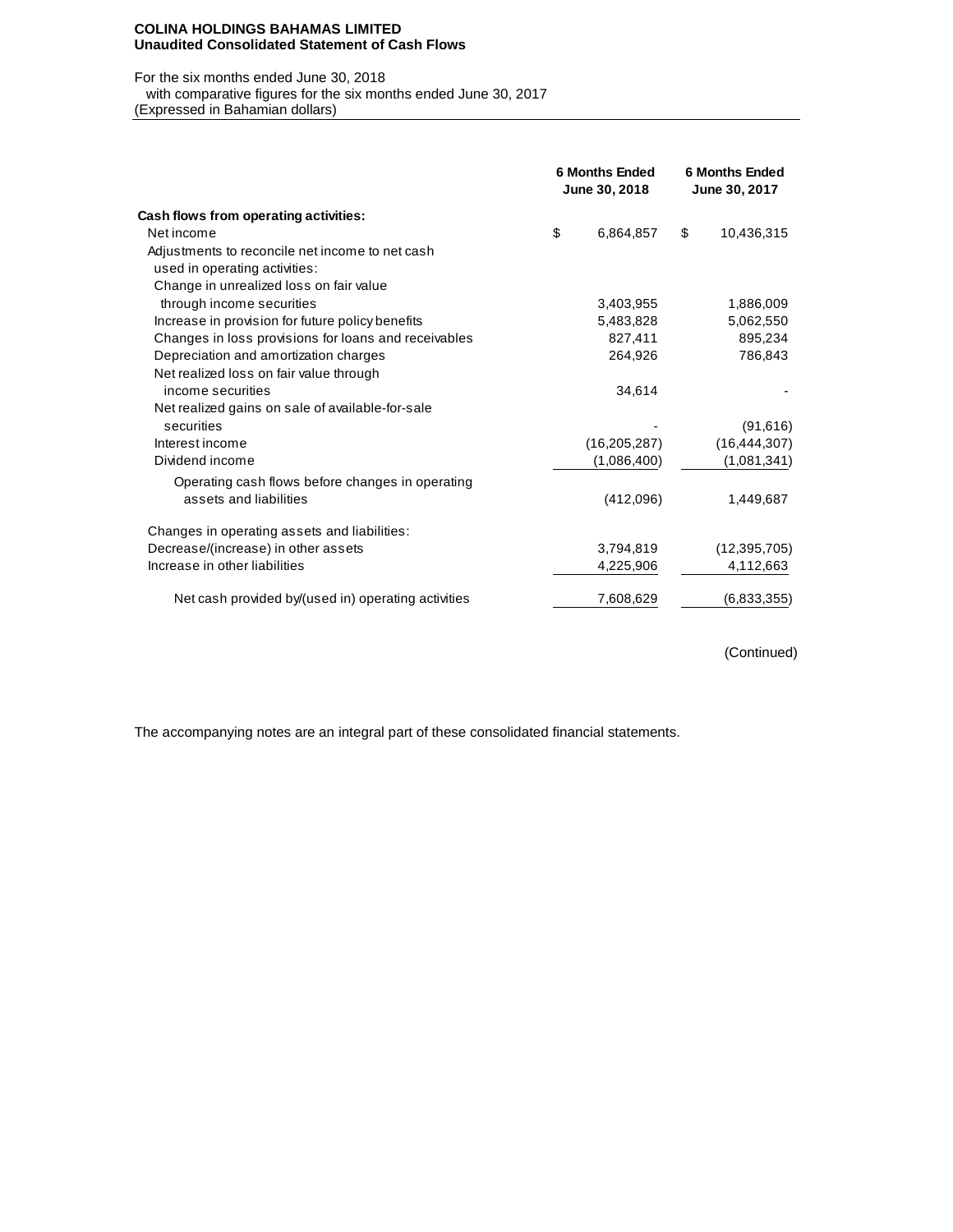#### **COLINA HOLDINGS BAHAMAS LIMITED Unaudited Consolidated Statement of Cash Flows**

#### For the six months ended June 30, 2018

with comparative figures for the six months ended June 30, 2017

(Expressed in Bahamian dollars)

|                                                       | <b>6 Months Ended</b><br>June 30, 2018 | <b>6 Months Ended</b><br>June 30, 2017 |
|-------------------------------------------------------|----------------------------------------|----------------------------------------|
| Cash flows from investing activities:                 |                                        |                                        |
| Changes in non-controlling interests                  | (673, 434)                             | (229, 375)                             |
| Decrease in term deposits with original maturities    |                                        |                                        |
| greater than 90 days                                  | (14, 385, 571)                         | 4,179,817                              |
| Fair value through income securities purchased        | (24, 568, 824)                         | (25, 144, 483)                         |
| Proceeds on disposal of fair value through income     |                                        |                                        |
| securities                                            | 16,094,246                             | 16,442,900                             |
| Available-for-sale securities purchased               | (30, 557, 772)                         | (2,622,799)                            |
| Proceeds on disposal of available-for-sale securities | 4,747,883                              | 2,811,575                              |
| Repayment on loan to SBL Ltd.                         | 2,063,762                              |                                        |
| Decrease in loans to policyholders                    | 211,025                                | 560,320                                |
| Net change in mortgage and commercial loans           | 2,957,436                              | 1,332,690                              |
| Interest received                                     | 15,166,808                             | 16,046,017                             |
| Dividends received                                    | 1,086,400                              | 1,081,341                              |
| Additions to property and equipment                   | (348, 732)                             |                                        |
| Net cash (used in)/provided by investing activities   | (28, 206, 773)                         | 14,458,003                             |
| Cash flows used in financing activities:              |                                        |                                        |
| Dividend to ordinary shareholders                     | (3,956,738)                            | (3,956,738)                            |
| Dividends to preference shareholders                  | (1,221,876)                            | (1,223,055)                            |
| Net cash used in financing activities                 | (5, 178, 614)                          | (5, 179, 793)                          |
| Net (decrease)/increase in cash and cash equivalents  | (25,776,758)                           | 2,444,855                              |
| Cash and cash equivalents, beginning of period        | 52,432,068                             | 17,783,065                             |
| Cash and cash equivalents, end of period (Note 3)     | 26,655,310<br>\$                       | 20,227,920<br>\$                       |

(Concluded)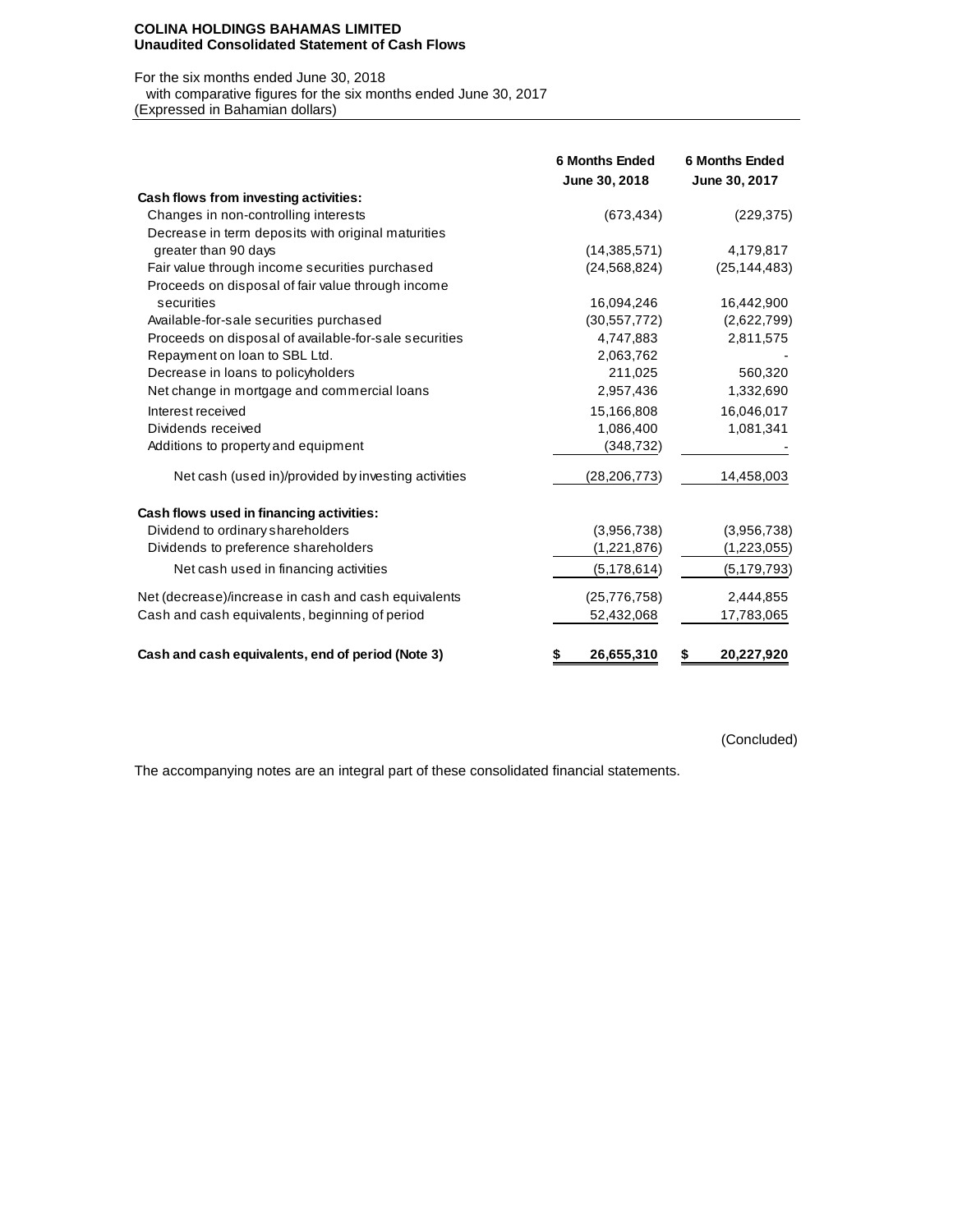For the period ended June 30, 2018 (Expressed in Bahamian dollars)

## **1. General Information**

Colina Holdings Bahamas Limited ("the Company") was incorporated under the laws of the Commonwealth of The Bahamas on July 6, 1993.

The Company acts principally as a holding company of its principal subsidiaries, Colina Insurance Limited ("Colina"), a wholly-owned life and health insurer incorporated in The Bahamas; Colina General Insurance Agency & Brokers Limited ("CGIA"), a wholly-owned general insurance agent and broker; and Colina Financial Advisors Ltd. ("CFAL"), a wholly-owned financial services company.

Colina is registered to operate as a life and health insurer in The Bahamas, The Cayman Islands, and The Turks and Caicos Islands. CGIA holds a dual registration as a general insurance broker and agent for operations in The Bahamas. CFAL is licensed as a broker dealer in The Bahamas.

The ordinary shares of the Company are listed on the Bahamas International Securities Exchange. At June 30, 2018 approximately 58.1% (2017: 58.1%) of the Company's issued ordinary shares were owned by AF Holdings Ltd. ("AFH") and 41.9% (2017: 41.9%) by the Bahamian public.

The registered office of the Company is located at Trinity Place Annex, Frederick and Shirley Streets, P.O. Box N-4805, Nassau, The Bahamas and its principal place of business is located at 308 East Bay Street, P.O. Box N-4728, Nassau, The Bahamas.

## **2. Significant Accounting Policies**

The consolidated financial statements have been prepared in accordance with International Financial Reporting Standards ("IFRS") for interim financial information. Accordingly, they do not include all of the information and footnotes required by IFRS for complete financial statements. In the opinion of management, these unaudited condensed consolidated financial statements reflect all adjustments (consisting of normal recurring accruals) considered necessary for a fair presentation of the Company's financial position and results of operations as at the end of and for the periods presented. All significant intercompany accounts and transactions have been eliminated from these statements. The preparation of unaudited condensed consolidated financial statements in conformity with IFRS requires management to make estimates and assumptions that affect the reported amounts of assets and liabilities and disclosure of contingent assets and liabilities at the date of the financial statements and the reported amounts of revenues and expenses during the reporting period. Actual results could differ from these estimates.